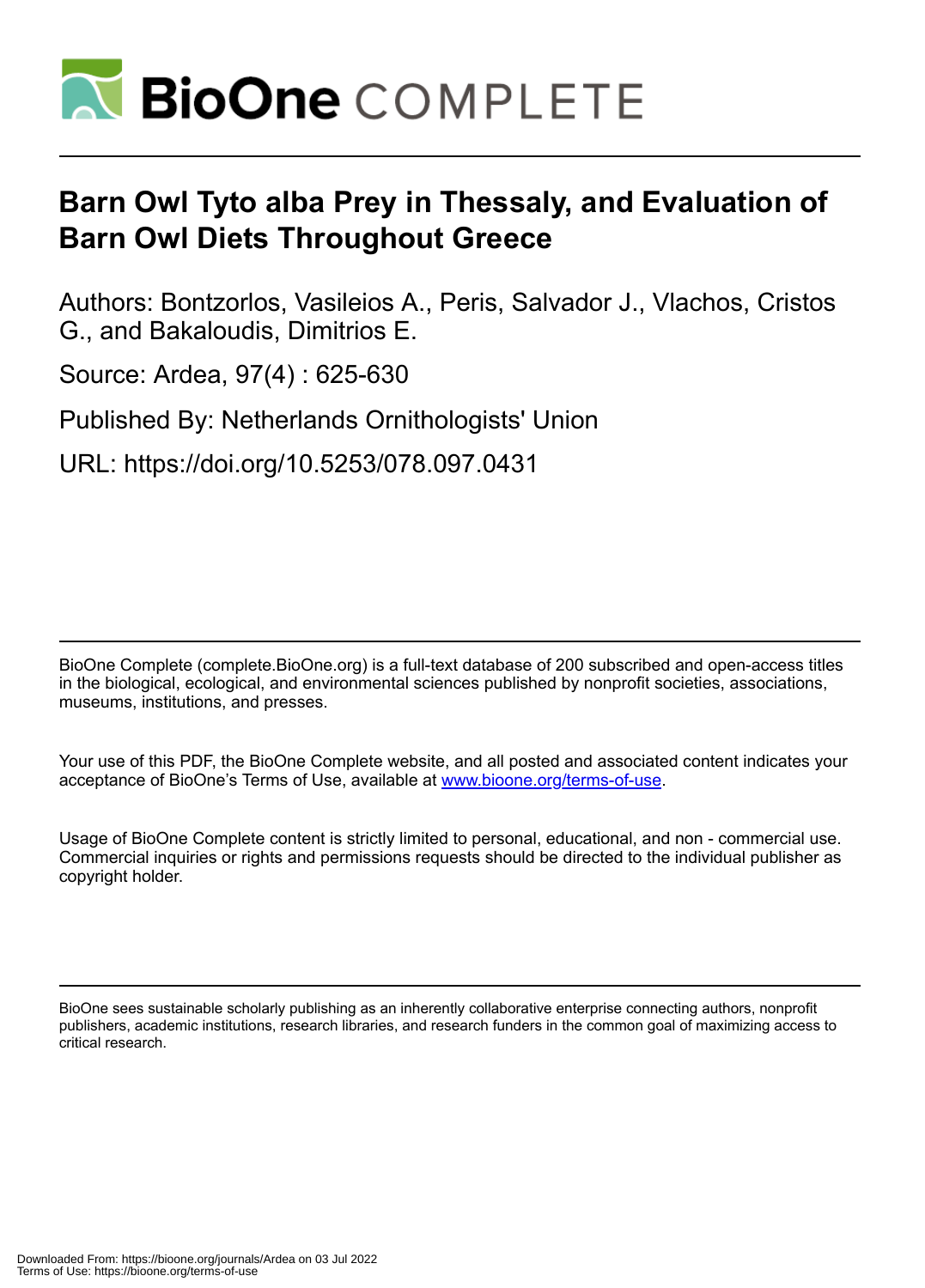# **Barn Owl** *Tyto alba* **prey in Thessaly, and evaluation of Barn Owl diets throughout Greece**

**Vasileios A. Bontzorlos**1,\***, Salvador J. Peris**1**, Cristos G. Vlachos**<sup>2</sup> **& Dimitrios E. Bakaloudis**<sup>3</sup>



Bontzorlos V.A., Peris S.J., Vlachos C.G. & Bakaloudis D.E. 2009. Barn Owl *Tyto alba* prey in Thessaly, and evaluation of Barn Owl diets throughout Greece. In: Johnson D.H., Van Nieuwenhuyse D. & Duncan J.R. (eds) Proc. Fourth World Owl Conf. Oct–Nov 2007, Groningen, The Netherlands. Ardea 97(4): 625–630.

Diet composition of the Barn Owl *Tyto alba* was studied in agricultural landscapes in Thessaly, Greece, for 3 years (2003–05). A total of 852 *Rattus* spp. individuals were identified from 10 065 pellets, which accounted for 2.9% by frequency and 27.4% by biomass of 29 061 prey items. *Rattus* spp. were more numerous in Barn Owl pellets during winter months than in summer. We suggest that this difference was due to a shift in relative prey availability and an increased need for energy by the Barn Owl during the colder months. Comparisons between Thessaly and 15 other areas showed differences in prey availability between islands and mainland Greece. *Microtus* spp. were absent from all island diets except one, and some islands had greater species richness.

Key words: winter, diet, energetics, rats, *Rattus rattus, Rattus norvegicus*

<sup>1</sup>Department of Animal Biology-Zoology, University of Salamanca, 37071, Salamanca, Spain; <sup>2</sup>Aristotle University of Thessaloniki, Department of Forestry and Natural Environment, Laboratory of Wildlife and Freshwater Fisheries, 54006, Thessaloniki, Greece; <sup>3</sup>TEI of Kavala, Department of Forestry & Management of Natural Environment, 661 00, Drama, Greece; \*corresponding author (vasilibon@gmail.com)

### INTRODUCTION

The diet of the cosmopolitan Barn Owl *Tyto alba* has been well documented because its pellets are easily found, preserved, and analysed (Taylor 1994, Shawyer 1998). While many diet studies have identified seasonal fluctuations in prey frequency (Burton 1984, Taylor 1994), prey biomass also needs to be estimated because it often reveals different patterns of prey use. We conducted a 3-year (2003–05) Barn Owl diet study in Thessaly, central Greece to examine seasonal variation in prey use. The results are compared to published data on Barn Owl diet throughout Greece.

## METHODS

Owl pellets were collected from 31 sites in the lowlands (0 to 300 m a.s.l.) comprising 36% of the Thessaly region (5053 km<sup>2</sup>; Fig. 1) on four occasions at 6 month intervals (April–September and October–March). Pellets were dissected by the 'dry' method (Marti 1987, Yalden 2003) and prey were identified using reference books (Toschi & Lanza 1959, Toschi 1965, Chaline *et al.* 1974, Lawrence & Brown 1974, Niethammer & Krapp 1977, 1982, 1983). Prey were assigned to five mammal groups: *Crocidura* spp., *Microtus* spp., *Apodemus* spp., *Rattus* spp. and *Mus* spp. A small number of *Rattus* specimens ( $n = 129$ ) remained unidentified due to cranial damage. Total species biomass in the sample was calculated by multiplying the estimated species-specific biomass by the number of individuals identified from the pellet sample (Perrins 1987, Macdonald & Barret 1993, Chinery 1993). When an adult or sub-adult prey item was identified it was assigned an appropriate biomass estimate, but when a prey's age was not clear, a mean biomass was used.

A meta-analysis was done on all available Barn Owl diet studies in Greece. These included studies from various islands (Böhr 1962, Pieper 1977, Niethammer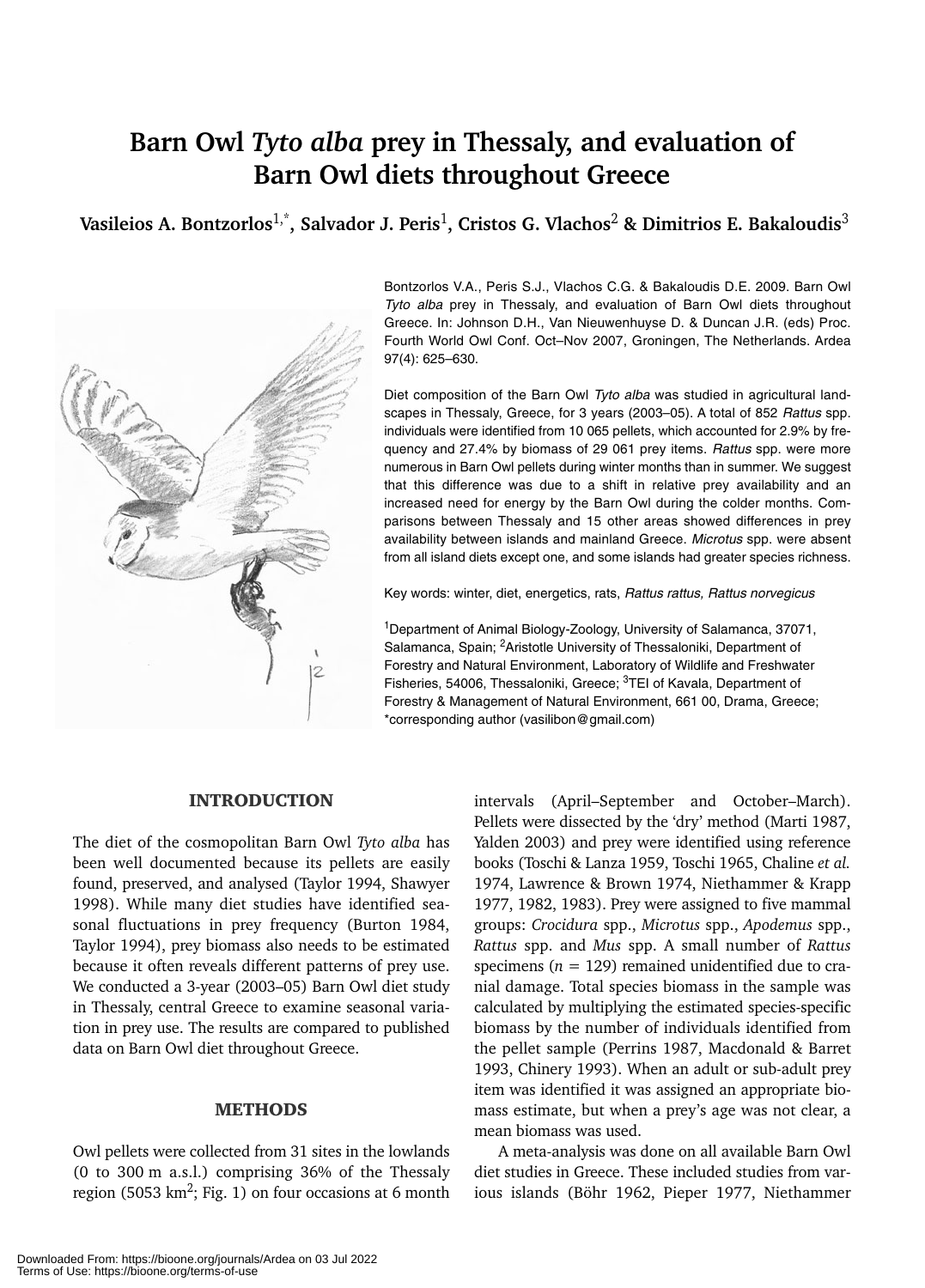

Figure 1. Pellet collection sites in Thessaly, central Greece, where *Rattus* species were present in the Barn Owl diet (2003–05).

1989, Angelici *et al.* 1992), from continental Greece (Tsounis & Dimitropoulos 1992, Alivizatos & Goutner 1999, Vohralik & Sofianidou 2000, Goutner & Alivizatos 2003, Alivizatos *et al.* 2006) and those that compared the owl's diet between island and mainland Greece (Cheylan 1976, Alivizatos *et al.* 2005). The following trophic niche parameters were calculated. Species richness is the number of species in a community or in a sample. Diversity was calculated as

$$
H'=-\sum_{i=1}^s pi\ln pi,
$$

where *pi* is the proportion of species *i* in the entire sample, ln is the natural logarithm, and *s* is the number of species. Evenness was calculated as

$$
J' = \frac{Observed H'}{Maximum possible H'},
$$

where the numerator H' is the diversity calculated as above and the denominator is the maximum value of H' when all species occur in similar proportions. To avoid bias in the calculation of the above indices due to different pellet sampling effort, the rarefaction method (Sanders 1968, Krebs 1999) was applied to all sites that were included in the present study, with the Software programs Ecosim 7.0 (Gotelli & Entsminger 2001) and Biodiversity Pro version 2.0 (McAleece *et al.* 1997). Since no available software could calculate evenness after rarefying data, evenness was calculated without prior rarefaction.

#### RESULTS

**Barn Owl diet in Thessaly, central Greece (2003–05)** A total of 29 061 prey were identified from 10 065 pellets. *Rattus* specimens (*n* = 852) represented 2.93% by frequency and 27.37% by biomass of the sample as follows: Black Rat *Rattus rattus* 0.77% and 4.46%, Brown Rat *Rattus norvegicus* 1.72% and 19.15%, and unidentified *Rattus* sp. 0.44% and 3.76% (by frequency and biomass, respectively). *Rattus* species were present in 25 of the 31 sites sampled and were found significantly more often (by frequency and biomass) during winter periods (Figs. 1, 2A,B;  $\chi^2 = 21.2$ ,  $df = 3$ ,  $P < 0.0005$ and  $\chi^2$  = 7425.6, *df* = 3, *P* < 0.0005, respectively). While the frequency of non-rat prey items was similar across seasons (Fig. 2A;  $\chi^2 = 0.04$ ,  $df = 3$ ,  $P = 0.998$ ), the estimated biomass of non-rat items was significantly reduced during winter seasons (Fig. 2B;  $\chi^2$  = 546.2,  $df = 3$ ,  $P < 0.0005$ ).

#### **A review of Barn Owl diet throughout Greece**

Information on Barn Owl diet in 12 geographic regions in Greece was reviewed as summarized in Table 1, including 6 islands and 6 mainland areas (Fig. 3).



**Figure 2.** Percentage occurrence of mammal prey groups in the diet of Barn Owl in Thessaly, central Greece. A) By frequency, and B) by biomass.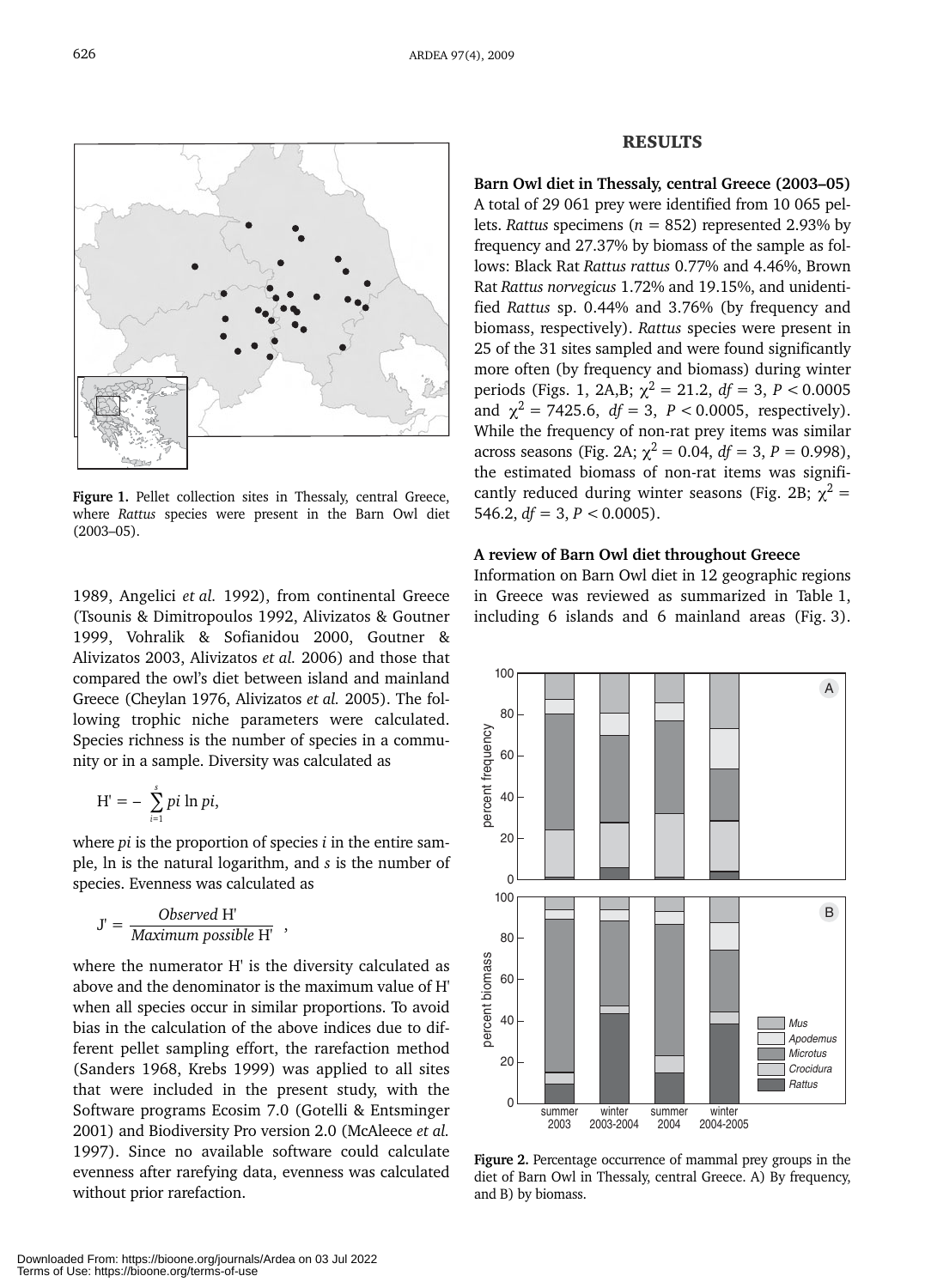Mammals dominated in the owl's diet both in frequency (73.58–99.78%) and biomass (85.64–90.25%) (Table 1, Figs 3, 4A,B). Mammals were mainly composed of rodents, but exceptions were Crete and Mitrikou Lake, where insectivores formed 88.24% and 44.92% of the owl's diet in numbers, and 58.37% and 24.49% in biomass (Figs 4A,B).

The ratio of rodent to insectivore prey was  $>1$  in most sites, and ratios generally ranged between 2 and 6, except at Crete and Mitrikou Lake. The highest ratio (77) was found for the island of Antikythera where very few insectivores were eaten. Birds were captured in small percentages in all sites except Mitrikou Lake and the islands of Antikythera and Kos where they formed more than 10% of the diet (Fig. 4A). On the island of Kerkira 17 different species were identified (1.97% by frequency, Fig. 4A), and on the island of Kos, 14 species of birds reflected 21.23% of all prey taken (Fig. 4A).

From the 6 mammal genera which form the Barn Owl diet in Greece (Figs 5A,B), only *Mus* was preyed upon at all sites. *Crocidura* was captured in important numbers in various cases but contributed minimally to the biomass. On Crete, however, the relatively few numbers of *Rattus* represented a higher proportionate



**Figure 3.** Geographical regions of Greece, where the Barn Owl diet has been studied. 1 Kerkira, 2 Crete, 3 Evoia, 4 Kos, 5 Astipalaia, 6 Antikythera, 7 Evros Delta, 8 Lakes of Mitrikou, Porto Lagos & Lafres, 9 Parthenio, 10 Potidea, 11 Attica, 12 Thessaly.



**Figure 4.** Percentage occurrence of mammal orders and other taxa in the Barn Owl diet in Greek study sites. A) By frequency, and B) by biomass.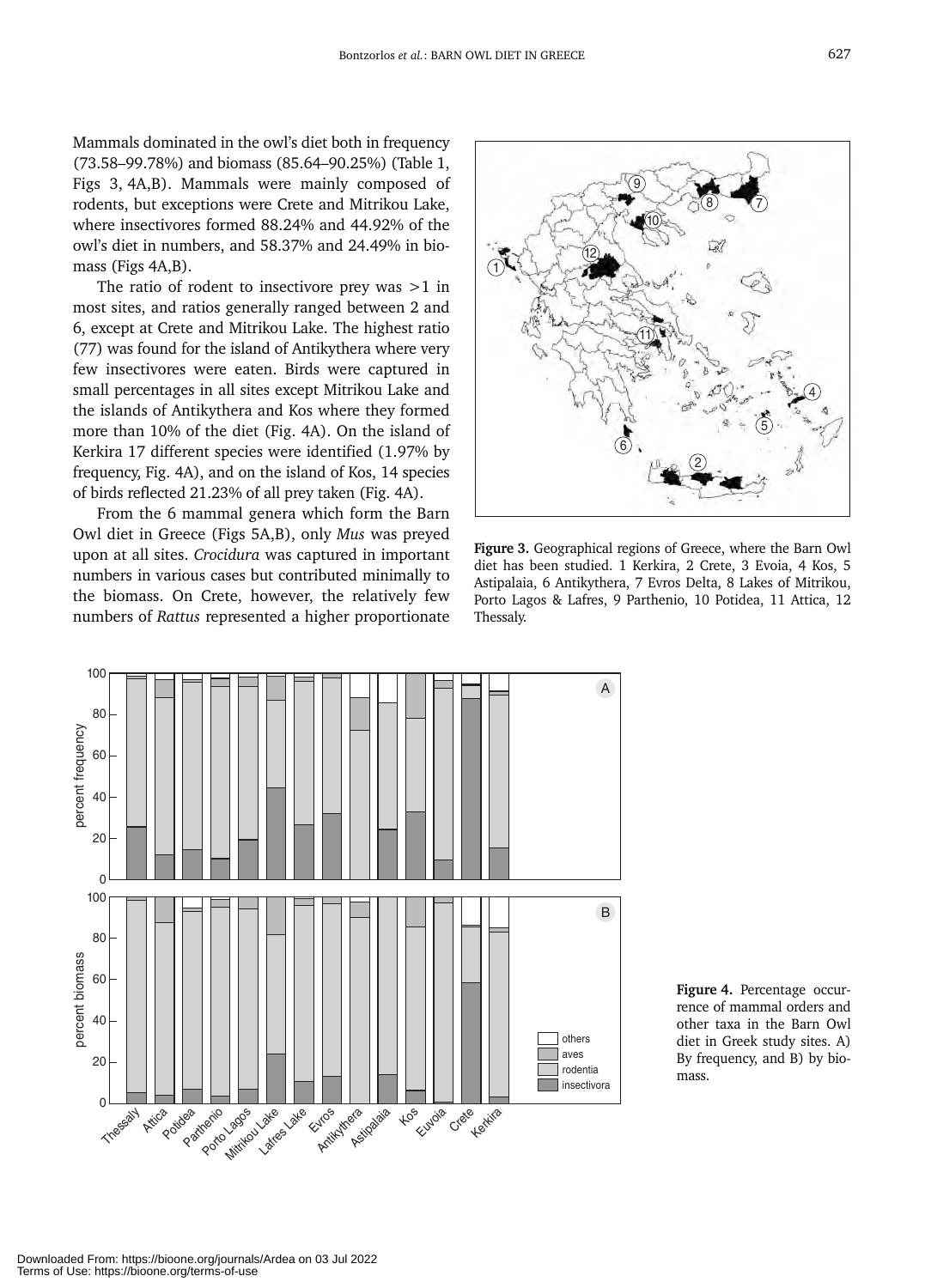| ֠                                                                                      |
|----------------------------------------------------------------------------------------|
|                                                                                        |
|                                                                                        |
|                                                                                        |
|                                                                                        |
|                                                                                        |
| ֖֖֖֖֖֧ׅ֧֖֖֧֖֧֖֧֖֧ׅ֧֪ׅ֖֧֪ׅ֖֧֪֪֧֪ׅ֧֪֧֚֚֚֚֚֚֚֚֚֚֚֚֚֚֚֚֚֚֚֚֚֚֚֚֚֚֚֚֚֚֚֚֚֚֬֝֝֬֝֓֞֝֬֝֬֝֬֝֝֬  |
|                                                                                        |
|                                                                                        |
|                                                                                        |
|                                                                                        |
|                                                                                        |
|                                                                                        |
|                                                                                        |
|                                                                                        |
|                                                                                        |
|                                                                                        |
|                                                                                        |
|                                                                                        |
|                                                                                        |
|                                                                                        |
|                                                                                        |
|                                                                                        |
|                                                                                        |
| ׇ֚֬                                                                                    |
|                                                                                        |
|                                                                                        |
|                                                                                        |
|                                                                                        |
|                                                                                        |
|                                                                                        |
|                                                                                        |
|                                                                                        |
|                                                                                        |
| ֖֖֖֖֧ׅׅׅ֖֧ׅ֧֖֧֖֖֧֖֧֪ׅ֪֧֪ׅ֧֪֪֪֧֪ׅ֧֪ׅ֧֪֧֚֚֚֚֚֚֚֚֚֚֚֚֚֚֚֚֚֚֚֚֚֚֚֚֚֚֚֚֚֚֚֚֬֝֝֬֓֝֬֓֝֬֝֬֝֬֝֬ |
|                                                                                        |
| ţ                                                                                      |
|                                                                                        |
| ֖֖֖֖֖֖֧ׅׅ֖֧֖֧ׅ֖֧֚֚֚֚֚֚֚֚֚֚֚֚֚֚֚֚֚֚֚֚֚֚֚֚֚֚֚֬֝֝֝֝                                       |
| ֕                                                                                      |
|                                                                                        |
|                                                                                        |
|                                                                                        |
|                                                                                        |
|                                                                                        |
|                                                                                        |
|                                                                                        |
|                                                                                        |
|                                                                                        |
|                                                                                        |
|                                                                                        |
|                                                                                        |
|                                                                                        |
|                                                                                        |
|                                                                                        |
|                                                                                        |
|                                                                                        |
| 1                                                                                      |
|                                                                                        |
| Ì                                                                                      |
|                                                                                        |

| Study sites         | Year of study    |                                                                                    | Mammals                                                               |                       | Species richness (N)                                                                                           | Diversity (H')              |                      | Evenness $(J^{\prime})$ |                                                                   | Mean weigh              |
|---------------------|------------------|------------------------------------------------------------------------------------|-----------------------------------------------------------------------|-----------------------|----------------------------------------------------------------------------------------------------------------|-----------------------------|----------------------|-------------------------|-------------------------------------------------------------------|-------------------------|
| (see Fig. 3)        |                  | Prey items<br>$(n)$                                                                | (% by number                                                          | rarefaction<br>Before | $\overline{\text{After}}\atop\text{rarefactor}$                                                                | arefaction<br><b>Before</b> | carefaction<br>After |                         | ${\rm Rodentia/}$ Insectivora                                     | of mammal<br>prey $(g)$ |
| Kerkira             | 1962             |                                                                                    |                                                                       |                       |                                                                                                                |                             |                      |                         |                                                                   |                         |
| Crete               | 1972, 1975       |                                                                                    |                                                                       | 74                    |                                                                                                                |                             | $1.7$ $1.93$ $1.91$  |                         |                                                                   |                         |
| Evoia               | 1981             |                                                                                    |                                                                       | $\vec{z}$             |                                                                                                                |                             |                      |                         |                                                                   |                         |
| Kos                 | 1978             |                                                                                    |                                                                       | 23                    |                                                                                                                |                             |                      |                         |                                                                   |                         |
| Astipalaia          | 1990             | $\frac{2097}{2120}$<br>$\frac{2097}{2120}$ $\frac{2097}{2120}$ $\frac{2097}{2120}$ |                                                                       | $\circ$               |                                                                                                                |                             |                      |                         |                                                                   |                         |
| Antikythera         | 1998             |                                                                                    |                                                                       |                       |                                                                                                                |                             |                      |                         |                                                                   |                         |
| Evros Delta         | 1987, 1998, 2006 |                                                                                    |                                                                       | 26                    |                                                                                                                |                             |                      |                         |                                                                   |                         |
| Lafres Lake<br>8a   | 1987             |                                                                                    |                                                                       | $\overline{15}$       |                                                                                                                |                             |                      |                         |                                                                   |                         |
| Mitrikou Lake<br>කි | 1987             |                                                                                    |                                                                       |                       |                                                                                                                |                             |                      |                         |                                                                   |                         |
| Porto Lagos<br>80   | 1987, 2006       |                                                                                    |                                                                       |                       |                                                                                                                |                             |                      |                         |                                                                   |                         |
| Parthenio           | 1998             |                                                                                    | 11 R S 4 4 5 6 6 7 6 7 6 7 6 7 8 9<br>1 6 7 6 7 7 8 9 6 7 8 7 8 9 8 7 |                       | 13 1 1 2 2 3 4 1 2 3 4 2 3 3 9 1 2 4 1 2 4 2 3 4 2 3 9 3 9 1 2 4 2 5 9 2 9 1 2 3 9 1 2 4 2 5 9 2 7 2 9 1 2 7 2 |                             |                      |                         | 8<br>8 5 6 6 7 8 9 8 8 8 8 9 8 9 8<br>8 6 9 8 9 8 9 8 9 8 9 8 9 8 |                         |
| Potidea             | 1998             |                                                                                    |                                                                       |                       |                                                                                                                |                             |                      |                         |                                                                   |                         |
| Attica              | 972, 1989, 1998  |                                                                                    |                                                                       |                       |                                                                                                                |                             |                      |                         |                                                                   |                         |
| 12 Thessaly         | 1998, 2003-05    |                                                                                    |                                                                       |                       | $\overline{4}$                                                                                                 |                             |                      |                         |                                                                   |                         |

biomass. *Rattus* was the main biomass source for owls in Greek islands, and *Microtus* on the mainland.

Barn Owl diet composition was more diverse in the region of Thessaly than it was on the islands and in the rest of continental Greece (ANOVA,  $F_{2,41} = 8.43$ ,  $P <$ 0.001), but the diet was not more evenly distributed  $(F_{2,41} = 2.84, P = 0.07)$ . The owl diet in the region of Thessaly presented a higher prey species richness in comparison to island and other continental Barn Owl diets  $(F_{2,41} = 19.10, P < 0.001)$ . Similarly, differences occurred in proportions of mammalian prey biomass in islands, mainland Greece and the Thessaly region  $(F_{2,41} = 3.87, P = 0.028).$ 

#### DISCUSSION

The diet of Barn Owl was composed of prey from a large variety of taxa, including bats Chiroptera, lagomorphs, dormice Gliridae and mustelids, insects, reptiles, and birds. Nonetheless, the owl's diet was dominated by mammalian species, especially rodents. Five main mammal genera (*Crocidura, Microtus, Apodemus, Rattus* and *Mus*) formed the bulk of the Barn Owl's diet. Even in cases where insectivore species were captured at a high rate (Crete island, Mitrikou Lake, Evros Delta & Kos island), they offered a relatively limited amount of biomass. The dominance of insectivores in Crete might be related to the absence of *Microtus* species (Pieper 1990, Reumer 1986) which are replaced by the endemic Cretan White-toothed Shrew *Crocidura zimmermanni*, and the common Lesser White-toothed Shrew *Crocidura suaveolens*.

We can only speculate which factors influenced Barn Owl prey availability and use. The larger proportion in the diet of Brown Rats compared to Black Rats might be explained by differences in relative abundance and interspecific aggression, i.e. Brown Rats are dominant over the Black Rat wherever their ranges overlap (Grizmek 1975, Medway 1978, Handley 1980). Another possibility may be the Black Rat's limited breeding season (March–November) compared to the Brown Rat, which reproduces all year (MacDonald & Barret 1993, Jabir *et al.* 1985). Also, dispersing young Brown Rats are easy prey for the Barn Owl (Taylor 1994).

Changes in vegetation cover and prey vulnerability may explain why more *Rattus* was present in the Barn Owl diet during winter months, while the opposite was true for *Microtus*, which are reportedly optimal prey for the Barn Owl (Shawyer 1998, Marks & Marti 1984). In Thessaly, cereal crops are harvested in June and cotton is harvested in October, with reseeding beginning in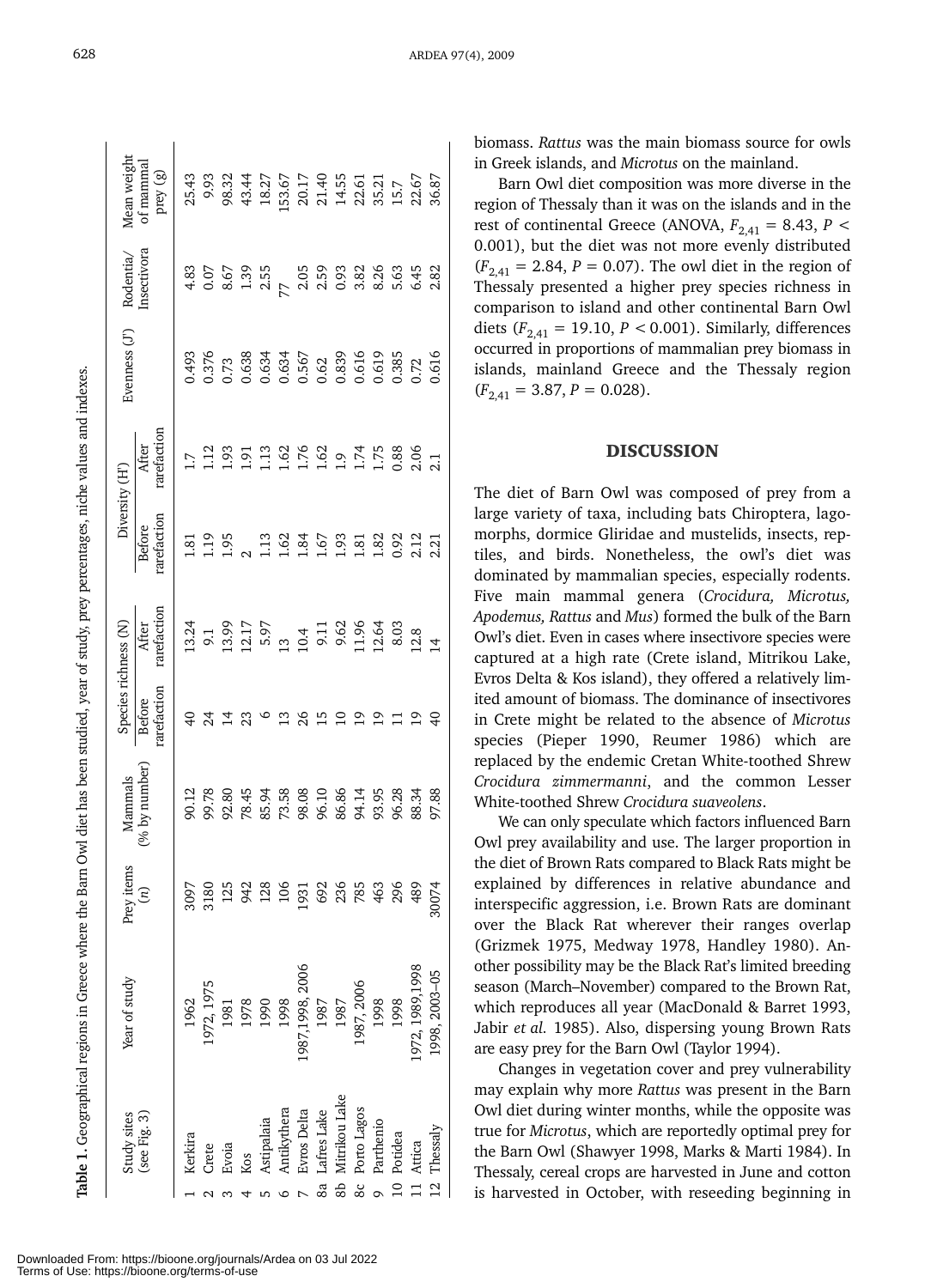

*Mus* spp. **Figure 5.** Percentage occurrence of mammal genera in the Barn Owl diet in Greek study sites. A) By frequency, and B) by biomass.

January and April, respectively. Therefore, during winter, the Barn Owl can forage over fallow land, which likely increases its hunting success for larger prey such as rats.

The optimal prey for the Barn Owl in most parts of its wide distribution are *Microtus* species (Mikkola 1983, Taylor 1994, Shawyer 1998). In Greece, voles are present only in mainland areas, and when present they dominate the owl's diet in terms of numbers and biomass. Exceptions to this rule are Potidea, Attica and Mitrikou, where *Mus, Apodemus* and *Crocidura*, dominate the diet in terms of biomass. Voles are completely absent from all Greek islands, except Evoia, which is connected to the mainland with a bridge. The absence of voles from Greek islands corresponds to a predominance of rats in all Greek islands except Crete, where *Crocidura* species are the dominant prey.

Although the Barn Owl diet in Greek islands includes many bird species (e.g. Kerkira & Kos) and other types of prey, it is significantly less diverse with lower evenness than on mainland Greece. The Greek region with the highest diversity, evenness and species richness is Thessaly (Bontzorlos *et al.* 2005, 2007a,b).

In interpreting our results, it is important to consider the amount of energy spent on hunting relative to energy obtained, especially during winter when Barn Owls need more energy for thermoregulation. During the study winters, Barn Owls captured 5985 and 6744 non-rat prey which reflected 55% and 60% of each winters' total biomass, respectively. The much lower number of *Rattus* prey caught in these winters (389 and 279, respectively) represented no less than 40% and 35% of the winters' total biomass. It thus seems that little effort was invested to catch *Rattus*, which, in turn, covered a high percentage of the owls' energy needs. Year-round studies on Barn Owl predation (species-specific), capture success rates, seasonal energetics, and prey use vs. availability are needed to further examine these results.

#### REFERENCES

- Alivizatos H. & Goutner V. 1999. Winter diet of the Barn Owl (*Tyto alba*) and Long-eared Owl (*Asio otus*) in northeastern Greece: A comparison. J. Raptor Res. 33: 160–163.
- Alivizatos H., Goutner V. & Zogaris S. 2005. Contribution to the study of the diet of four owl species (Aves, Strigiformes) from mainland and island areas of Greece. Belg. J. Zool. 134: 1–10.
- Alivizatos H., Goutner V., Athanasiadis A. & Poirazidis K. 2006. Comparative temporal prey use by Barn Owl (*Tyto alba*) and Little Owl (*Athene noctua*) in the Evros Delta, northeastern Greece. J. Biol. Res. 6: 177–186.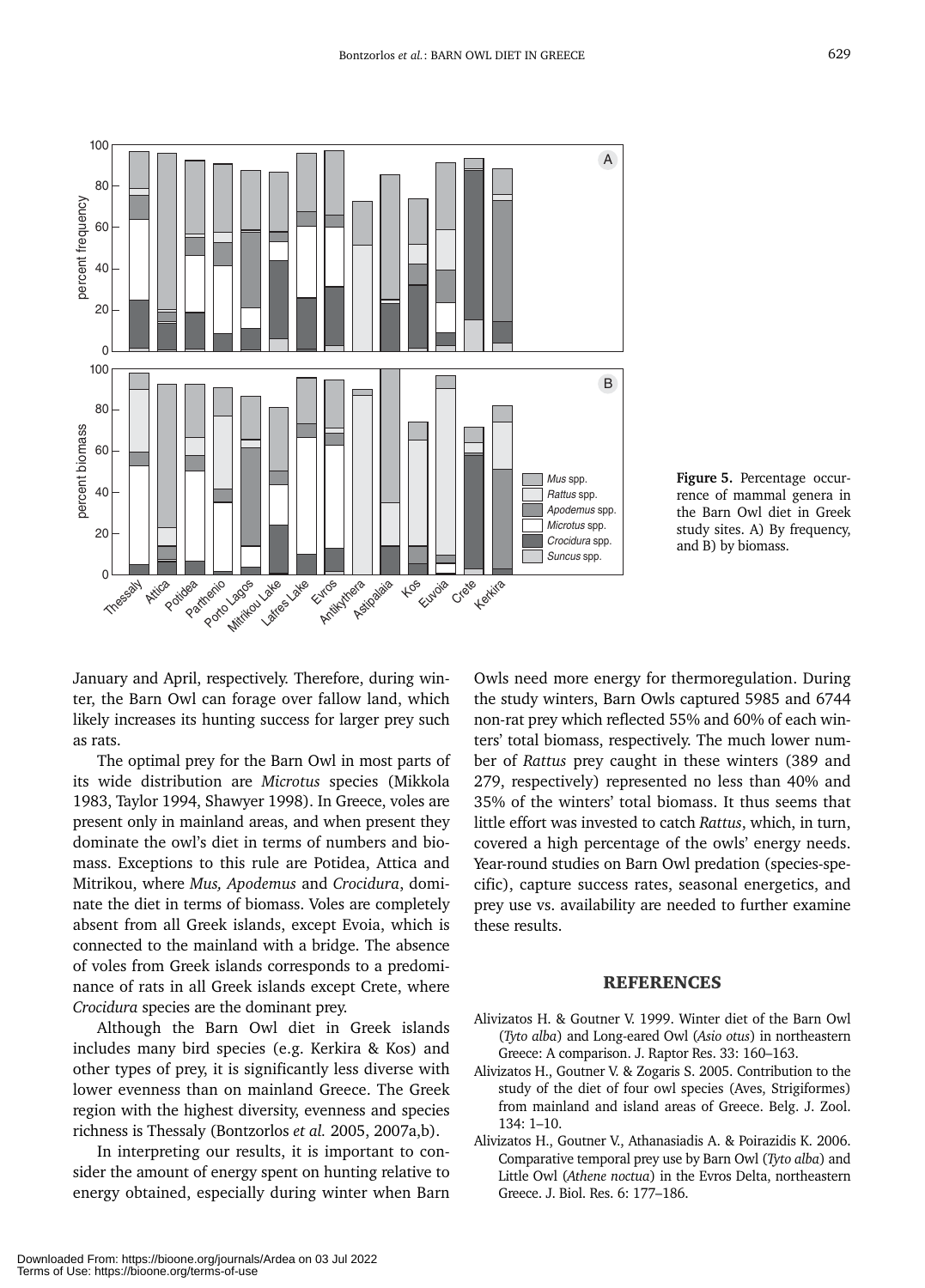- Angelici F.M., Pinchera F. & Riga F. 1992. First records of *Crocidura* spp. and *Mus domesticus* and notes on the mammals of Astipalaia Island (Dodecanese, Greece). Mammalia 56: 159–161.
- Böhr H.J. 1962. Zur kenntis der Vogelwelt von Korfu. Bonner Zool. Beiträge 13: 50–114.
- Bontzorlos V., Peris A.S.J., Vlachos C. & Bakaloudis D. 2005. The diet of Barn Owl in the agricultural landscapes of central Greece. Folia Zool. 54: 99–110.
- Bontzorlos V.A., Peris S.J., Bakaloudis D.E. & Vlachos C.G. 2007a. Is the Pygmy White-toothed Shrew (*Suncus etruscus*) a common and abundant species in central Greece? Hystrix It. J. Mamm., Suppl.: 193.
- Bontzorlos V.A., Peris S.J., Bakaloudis D.E. & Vlachos C.G. 2007b. High Brown and Black rat (*Rattus norvegicus* & *Rattus rattus*) biomass contribution in the Barn Owl diet during non breeding seasons in central Greece, Thessaly. Hystrix It. J. Mamm., Suppl.: 66.
- Burton J.A. (ed.) 1984. Owls of the World: Their Evolution, Structure and Ecology. Second edition. Tanager Books, Dover, NH.
- Chaline J., Baudvin H., Jammot D. & Saint-Girons M.C. (eds) 1974. Les proies des rapaces. Petits mammiferes et leur environnement. Doin, Paris.
- Cheylan G. 1976. La regime alimentaire de la Chouette Effraie (*Tyto alba*) en Europe Mediterraneene. Terre Vie (Revue Ecol.) 4: 565–579.
- Chinery M. (ed.) 1993. Field guide to insects of Britain and Europe. Harper Collins.
- Gotelli N.J. & Entsminger G.L. 2001. EcoSim: Null models software for ecology. Version 7.0. Acquired Intelligence Inc. & Kesey-Bear. Available at: http://homepages.together.net /  $\sim$  gentsmin / ecosim.htm.
- Goutner V. & Alivizatos H. 2003. Diet of the Barn Owl (*Tyto alba*) and Little Owl (*Athene noctua*) in the wetlands of northeastern Greece. Belg. J. Zool. 133: 15–22.
- Grzimek B. 1975. Grzimek's animal life encyclopedia: mammals, I–IV. Van Nostrand Reinhold, New York.
- Handley C.O. 1980. Mammals In: Linzey D.W. (ed.) Endangered and threatened plants and animals of Virginia. Virginia Polytechnic Institute, Blacksburg, pp. 483–621.
- Jabir H.A., Bajomi D. & Demeter A. 1985. New record of the Black Rat (*Rattus rattus*) from Hungary, and a review of its distribution in central Europe (Mammalia). Annales Historico-Naturales Musei Nationalis Hungarici 77: 263–267.
- Krebs C. 1999. Ecological methodology. Addison Wesley Educational Publishers.
- Lawrence M.J. & Brown R.W. 1974. Mammals of Britain. Their tracks, trails and signs. Blandford Press, Dorset.
- Marks J.S. & Marti C.D. 1984. Feeding ecology of sympatric Barn Owls and Long-eared Owls in Idaho. Ornis Scand. 15: 135 – 143.
- Marti C.D. 1987. Raptor food habit studies. In: Pendleton B.A., Millsap B.A., Cleine K.W. & Bird D.M. (eds) Raptor management techniques manual. Natl. Wildl. Federation Sci. Tech. Rep. 10. Washington, DC, pp. 67–69.
- McAleece N., Lambshead P.J.D. & Paterson G.L.J. 1997. Biodiversity Pro, Version 2.0. Oban, Scotland. Available at: http://www.sams.ac.uk/
- McDonald D.W. & Barrett P. 1993. Mammals of Europe. Princeton University Press.
- Medway L. 1978. The wild mammals of Malaya (peninsular Malaysia) and Singapore. Oxford Univ. Press, Kuala Lumpur.
- Mikkola H. 1983. Owls of Europe. T. & A.D. Poyser, Carlton. Niethammer J. & Krapp F. 1977. Handbuch der Säugetiere Europas – Band 1, Nagetiere 1. Aula, Wiesbaden.
- Niethammer J. & Krapp F. 1982. Handbuch der Säugetiere Europas – Band 2/1, Nagetiere 2. Aula, Wiesbaden.
- Niethammer J. & Krapp F. 1983. Handbuch der Säugetiere Europas – Band 3/1, Insektenfresser. Aula, Wiesbaden.
- Niethammer J. 1989. Gewöllinhalte der Schleiereule (*Tyto alba*) von Kos und aus Südwestanatolien. Bonner Zoologische Beiträge 40: 1–9.
- Perrins C. 1987. Collins New Generation Guide: The Birds of Britain & Europe. Collins.
- Pieper H. 1977. Fledermäuse aus Schleiereulen-Gewöllen von der Insel Kreta. Zeitschrift Säugetierkunde 42: 7–12.
- Pieper H. 1990. *Crocidura zimmermani* In: Niethammer J. & Krapp F. (eds) Handbuch der Säugetiere Europas, Band 3/1, Insectivora, Primates, Aula , Wiesbaden, pp. 453–460.
- Reumer J.W.F. 1986. Notes on the Soricidae (Mammalia, Insectivora), from Crete. I. The Pleistocene species *Crocidura zimmermanni*. Bonner Zool. Beiträge 37: 161–171.
- Sanders H.L. 1968. Marine benthic diversity: a comparative study. Am. Nat. 102: 243–282.
- Shawyer C.R. 1998. Barn Owl. Arlequin Publications.
- Taylor I.R. 1994. Barn owls. Predator prey relationships and conservation. Cambridge University Press, Cambridge, UK.
- Toschi A. & Lanza B. 1959. Mammalia. Generalita, Insectivora, Chiroptera. Edizioni Calderini, Bologna.
- Toschi A. 1965. Mammalia. Lagomorpha, Rodentia, Carnivora, Artiodactyla, Cetacea. Edizioni Calderini Bologna.
- Tsounis Gr. & Dimitropoulos A. 1992. Seasonal variation of the feeding of Barn Owl, *Tyto alba* in mount Hymetus, Attica, Greece. Biologia Gallo Hellenica 19: 29–36.
- Vohralik V. & Sofianidou T. 2000. New records of *Suncus etruscus* (Mammalia: Insectivora) in Bulgaria and Greece and distribution of the species in the Balkans. Lynx n.s. (Praha) 31: 143–148.
- Yalden D. 2003. The analysis of owl pellets. Mammal Society, London.

### SAMENVATTING

Gedurende de jaren 2003–05 werd de samenstelling van het voedsel van de Kerkuil *Tyto alba* onderzocht in het cultuurlandschap van Thessalië, Griekenland. Er werden 852 ratten *Rattus* spp. geïdentificeerd in 10 065 braakballen, wat 2,9% naar frequentie en 27,4% naar biomassa van de 29 061 prooidieren betekende. Ratten waren in de winter talrijker in de braakballen aanwezig dan in de zomer. We veronderstellen dat dit verschil een gevolg is geweest van een verschuiving in het voedselaanbod en een hogere energiebehoefte gedurende het koudste deel van het jaar. Door de braakbalsamenstelling uit 16 onderzoeksgebieden verspreid over Griekenland naast elkaar te zetten kwamen opmerkelijke regionale verschillen naar voren in voorkomen van kleine zoogdieren. Zo werden woelmuizen *Microtus* veel aangetroffen in braakballen op het vasteland, maar ontbraken vrijwel volledig op de eilanden. Daarnaast lieten sommige eilanden een opmerkelijke soortendiversiteit in het voedsel zien.